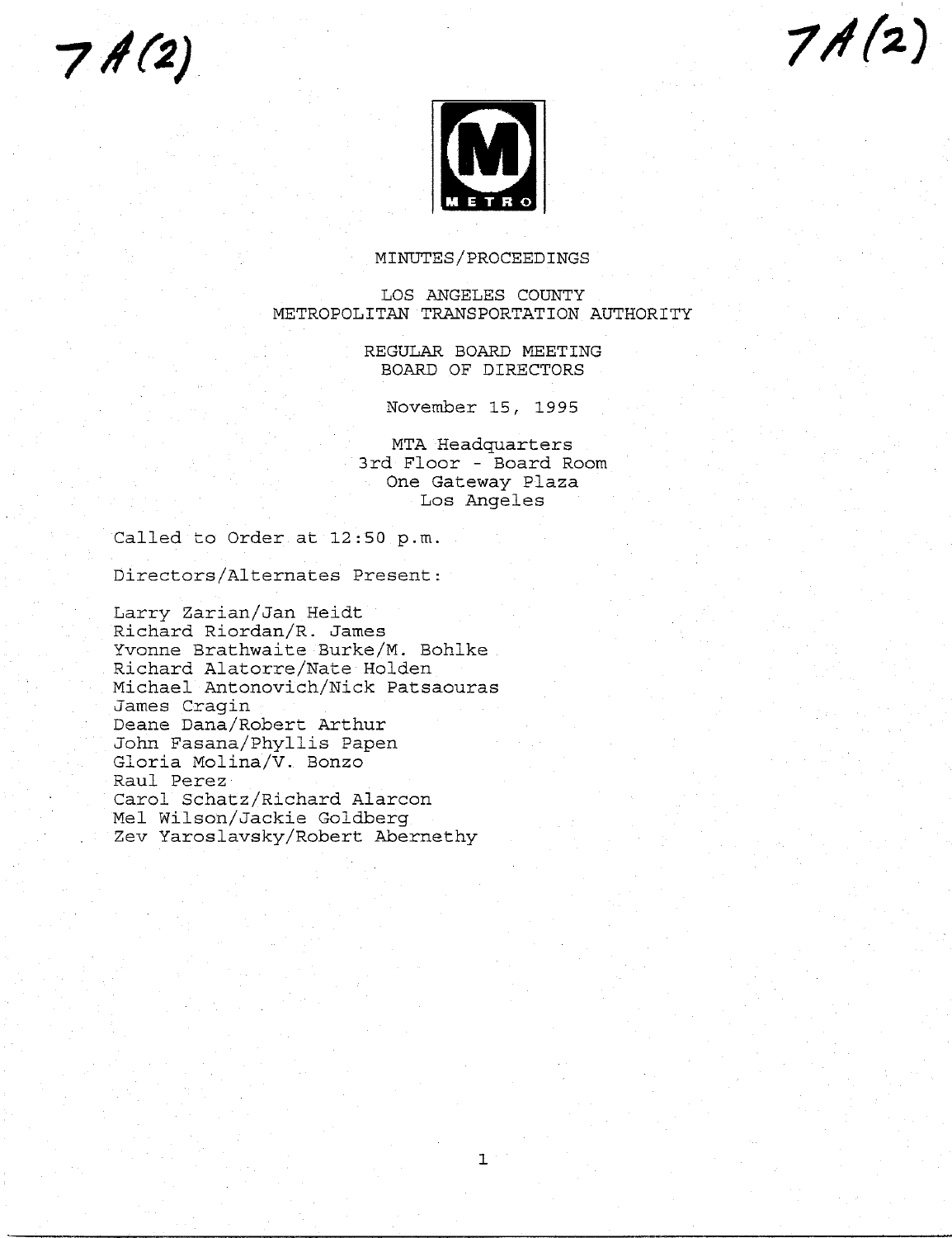#### CLOSED SESSION ITEMS  $\pm$ .

a. Conference with Real Property Neqotiators concerninq Price and/or Terms of Payment -  $G.C. 54956.8$ 

Metro Red Line Segment 3 Lucas-Rodrigues Living  $1$ . Trust; 3855 to 3859 Lankershim Blvd., Los Angeles Case No. BC 96946 Litigation Settlement Price/Terms of Payment

REMOVED FROM AGENDA

b. Conference with Legal Counsel- Anticipated Litigation - $G.C.54956.9(c)$  Initiation of Litigation

Two (2) cases

NO REPORT MADE

c. Conference with Labor Neqotiator - G.C. 54957.6

Agency Negotiator - Judith Pierce

Employee Organization: United Transportation Union Amalgamated Transit Union Transportation Communications Union Teamsters Transit Police Officers Association

NO REPORT MADE IN OPEN SESSION

d. Personnel Matters - G.C. 54957

Public Employee Discipline/Dismissal/Release

This item was referred to the Executive Performance Committee.

2. Flag Salute by Director Cragin

3. Public Comment.

2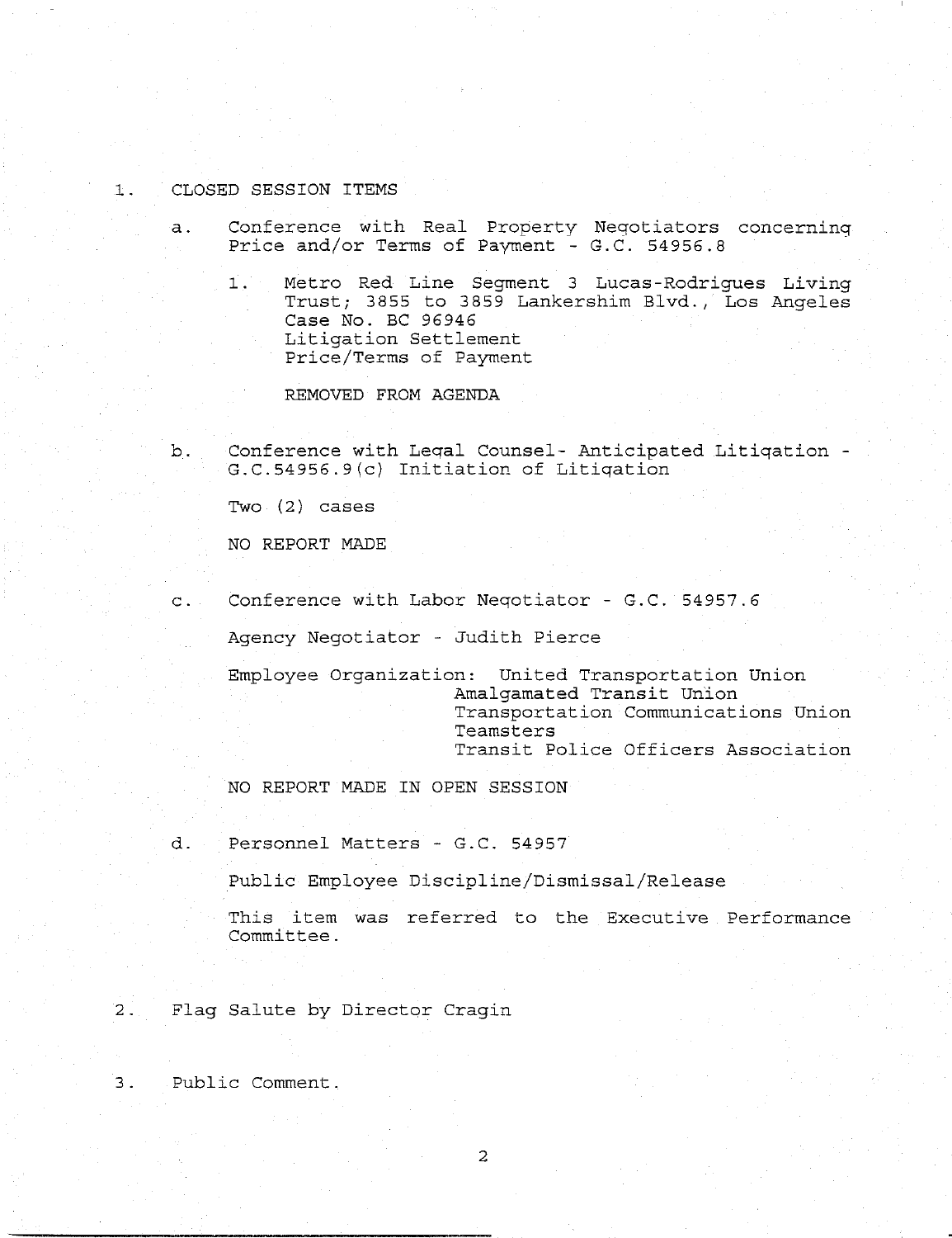Appearance before the Board on various transit related matters were: C. Shabel, S. R. Mocre, E. Mann, K. Ramsey, D. Kagasoff, M. Rose, R. Fair, J. Softley, G. Schneiderman, D. Hakman, J. Barber, T. Roberts.

Appearance before the Board on Closed Session item ld were: Watts, G. Schneiderman, B. D'Amato, D. Gabbard, R. Nudelman, D. Lippman, J. Walsh, H. Croyts, Senator T. Hayden, S. Bagby (representing Assemblywoman McDonald).

#### **CHAIR'S REMARKS**  $4.$

 $\circ$ 

Recognized retiring Director Hal Croyts for his dedication to the transportation industry. Mr. Croyts thanked the Board and wished all well in their future endeavors.

o Assembly Transportation Hearing update

Chairman Zarian reported on their testimony before the Transportation Committee. He said one of the areas they expressed concern was in procurement, an item which will be addressed by the Board today.

o League of Cities position on Board reform

Directors Perez and Easana reported on the League of Cities Transportation Committee's recommendations which were, in essence, to leave the Board membership status quo.

Chairman Zarian announced that items 8a, 9, 15, 31, 33, 36 and 41 were being removed from the agenda.

9. REMOVED FROM THE AGENDA item to adopt the Resolution of Necessity authorizing the commencement of an eminent domain action to acquire permanent subsurface easements in 72 parcels located between the Hollywood Highland Station and the Universal City Station in the City of Los Angeles, County of Los Angeles, State of California, referred to at the Public Hearing held October 25, 1995.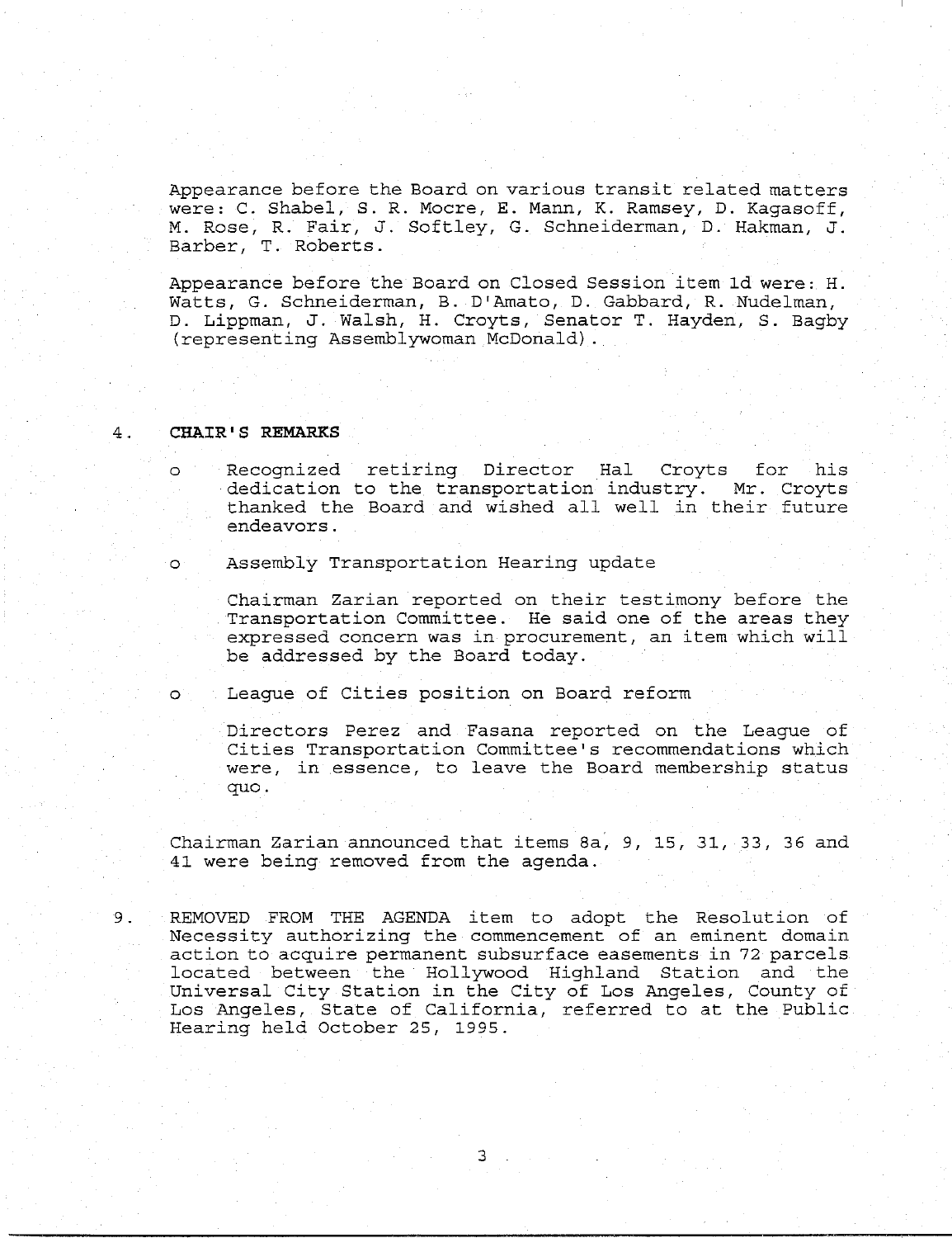- 15. REMOVED FROM THE AGENDA approval of full membership and participation in the Southern California Cities Joint Powers Consortium.
- 31. REMOVED FROM THE AGENDA Amendment 6 to CWO 21 and Amendment 2 to CWO 25 to Contract No. 0070 with Engineering Management Consultant (EMC)
- 33. REMOVED FROM THE AGENDA findings of the Disputes Review Board (DRB) which supporzed and found merit in the Contractor's claim for cost reimbursement for the temporary decking over the station entrance and Change Order No. 86 to Contract No. B231 with Tutor-Saliba/Perini.
- 36. REMOVED FROM THE AGENDA endorsement of the "California Consensus Principles" as the first step in creating a framework for developing strategies for the reauthorization of the Intermodal Surface Transportation Efficiency Act of 1991 (ISTEA).

This item will be scheduled for consideration the early part of 1996.

41. REMOVED adoption of a uniform California State Disability Insurance (SDI) policy.

Director Arthur requested that item 14 be continued to the next meeting.

14. CARRIED OVER the two options to the LA Car contract to automate 34 cars for use on the Metro Green Line.

#### **CHIEF EXECUTIVE OFFICER'S REPORT**  $5.$

CEO White reported on the two recent assaults on our bus operators. Operator Deboe has shown signs of improvement and has been transferred to another hospital. Last night three individuals robbed passengers and struck Operator R. Zappata in the head. He has been released from the hospital. CEO White proclaimed a moment of silence for the injured operators.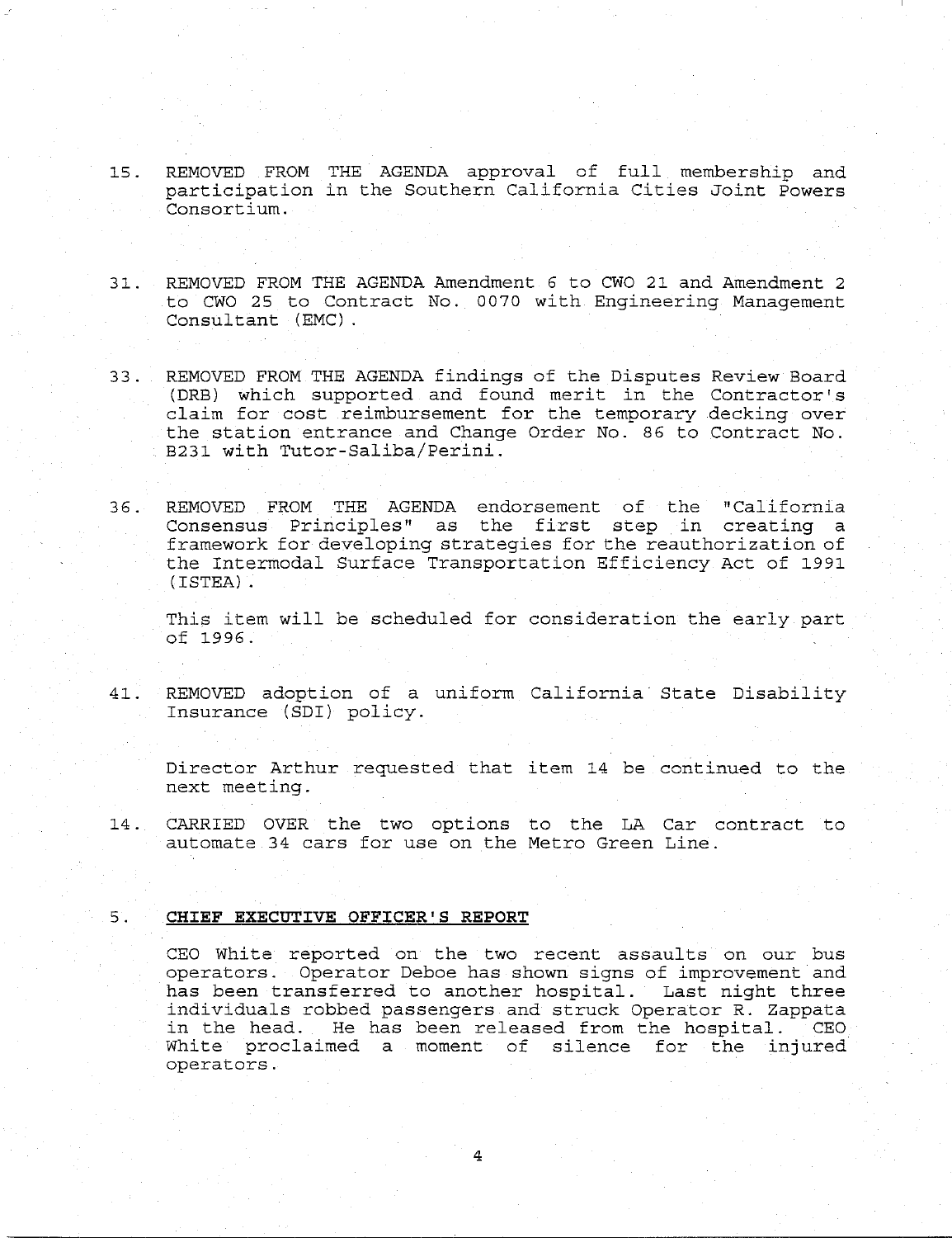CEO White reminded everyone of the Rail Workshop co be held this Friday. Some of the written material will not be available until Thursday or the morning of the meeting. Director Antonovich expressed concern about receiving the full report late and therefore the inability by the Board to revlew the report prior to the meeting. He suggested the meeting be rescheduled until the full report has been received. Following discussion, it was agreed every effort would be made by staff to provide the report to the Board members prior to the Friday meeting.

#### **DIRECTORS SPECIAL ITEMS**  $6.$

Director Antonovich requested a report back on the Pasadena Blue Line issues and other policy issues. He requested this report prior to the next Construction Committee meeting giving a status of all change orders and payments made to subcontractors, a review of safety and insurance procedures relating to storage of explosives in Hollywood, a review of the policy that allows for low-interest home loans for upper management as an incentive for employment and consideration of setting a vesting or probationary period, and, review of obtaining an insurance policy protecting homeowners property value on rail tunneling under the property.

### 8. **CONSENT CALENDAR**

APPROVED, in one motion with ii directors present, the following consent calendar items.

- a. Minutes of the October 25, 1995 Board Meeting; and
- b. receipt and filing of September 27, 1995 Citizens' Advisory Council Minutes.
- c. items previously considered and approved without amendment by Committees: Items 16 through 25, 27, 29, 32 and 38.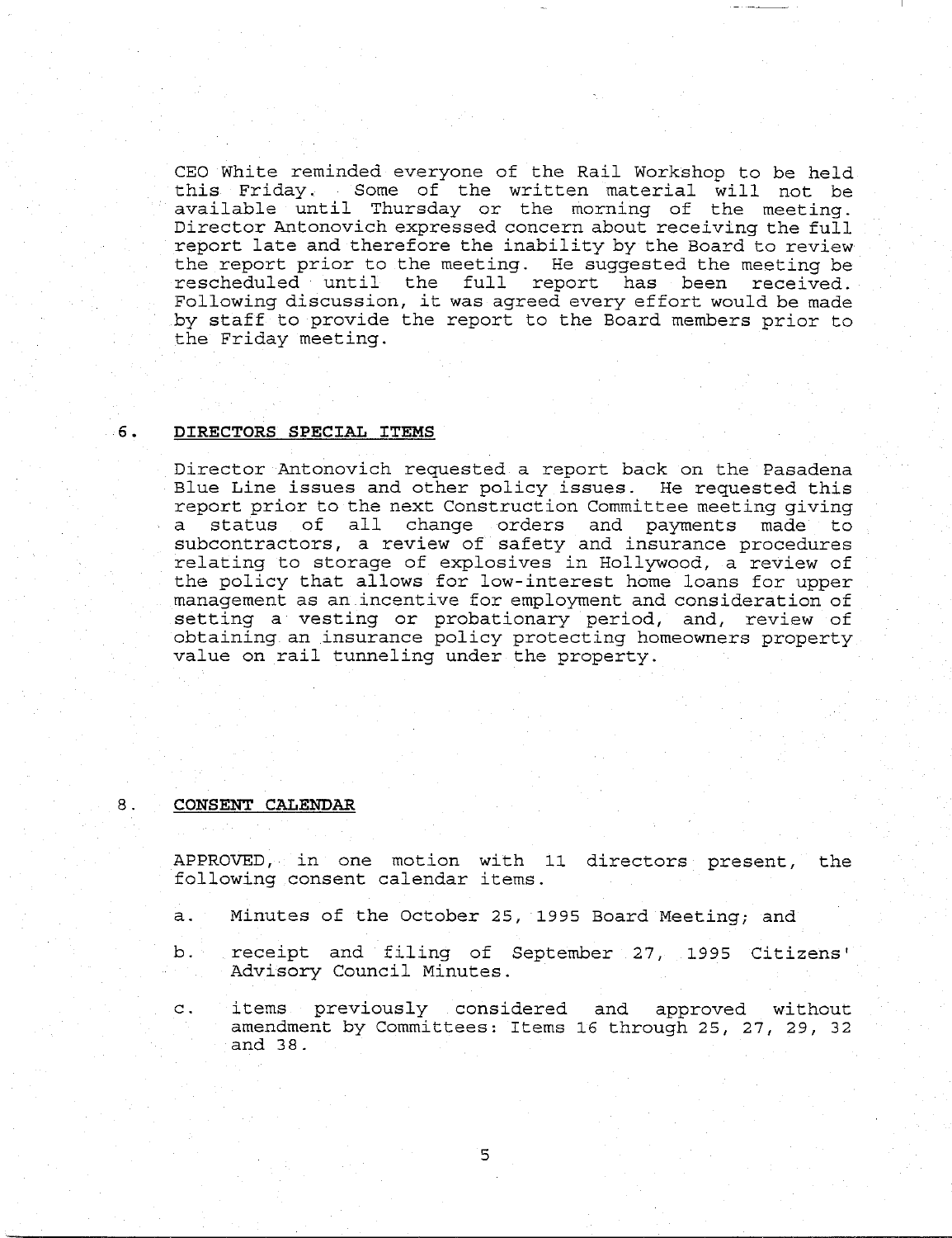- 16. APPROVED Requisition 5-5730-282 and a contract with Oracle Corporation, Redwood Shores, covering software maintenance services for proprietary software products, database management system and associated tools for a one-year period at a fixed price of \$160,178.
- 17. APPROVED contract amendment with Coopers & Lybrand, Los Angeles, covering financial audit services for FIS conversion, for a cost not-to-exceed \$149,605, for a total contract amount of \$1,025,055.
- 18. APPROVED a contract with Inter-Con Security Systems, Inc., Alhambra, covering security guard services at operating divisions for a one-year period, with two one-year options at the election of the Authority, for an estimated annual cost not-to-exceed \$700,000 three-year total not-to-exceed \$2.1 million.
- 19. APPROVED an Interagency Transfer Agreement with the City of Compton for it's Community Fixed Route Transit System.
- 20. APPROVED minor route modification for Line 51 and 53 serving the Avalon Boulevard Metro Green Line Station effective December 10, 1995.
- 21. APPROVED route extension for Line 462 in the City of Hawaiian Gardens effective December I0, 1995.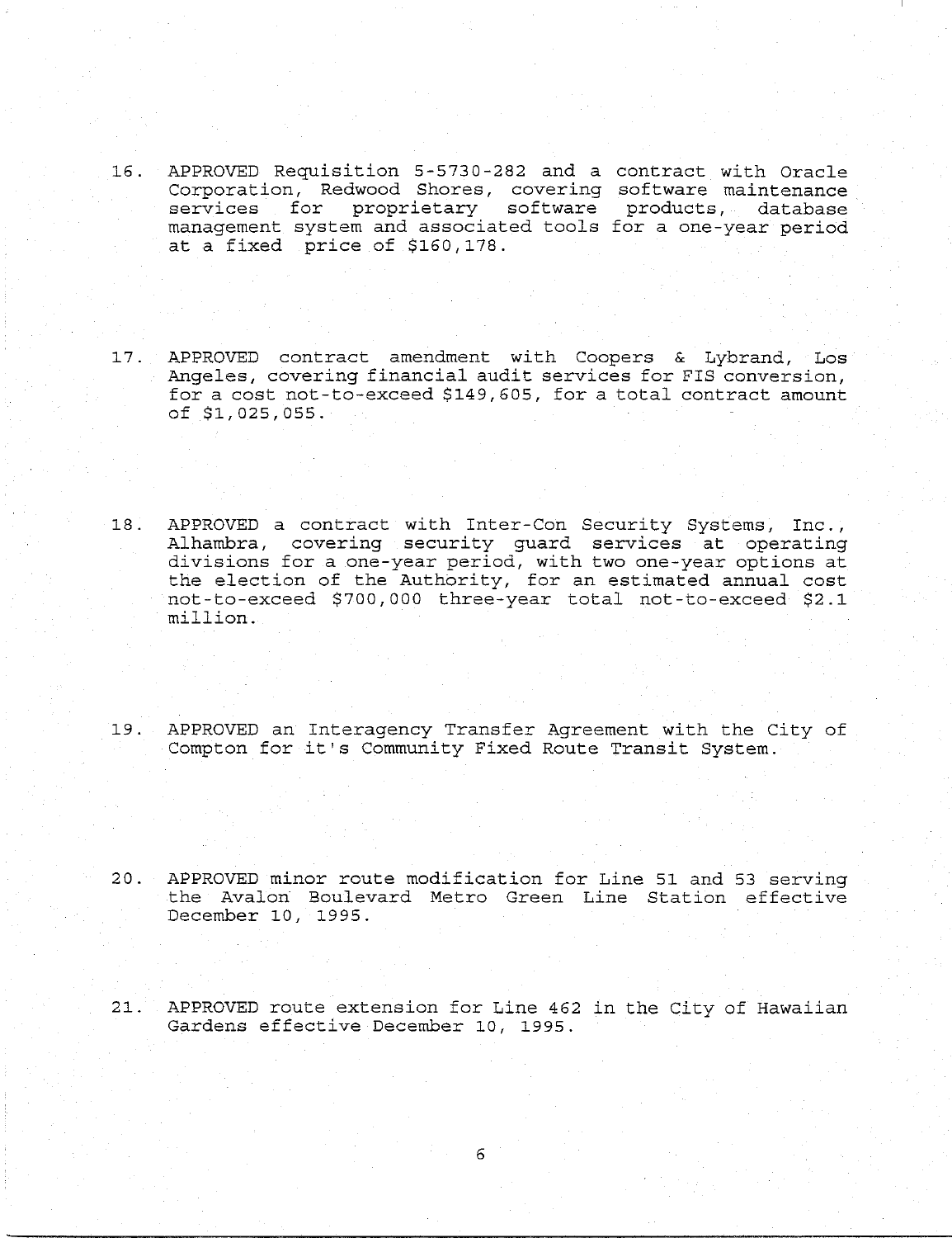- 22. APPROVED a route modification for Lines 176 and 487 in the City of San Gabriel effective December 10, 1995.
- 23. APPROVED sale of Bus 2315 to Detroit Diesel Corporation at the book value of \$128,675.
- 24. RATIFIED replacement contract with Federal Armored Express, Inc., Baltimore, MD, the only responsible bidder under Bid No. 93-16 covering armed revenue transportation services through March, 1996.
- 25. APPROVED proclaiming the week of December 11-15, 1995 as "Transportation Awareness Week"
- 27. APPROVED Change Order No. 66 to Contract No. B211 wit Tutor/Saliba-Perini Joint Venture, covering settlement of Claim Nos. 13 and 19 on the Wilshire/Vermont Station Stage I of the Metro Red Line, in the amount of \$271,450, which increases the total contract value to \$41,918,773 which is within the approved Authorized For Expenditure amount of \$43,445,995.

Conflict of Interest indicated by Director Riordan

29. APPROVED an increase to the Authorization for Expenditure (AFE) in the amount of \$400,000 for Contract No. E0630 with High-Point Rendel, covering Preconstruction Survey Servlces on the Metro Red Line, Segment 2, for a revised total AFE amount of \$400,000.

 $7<sup>1</sup>$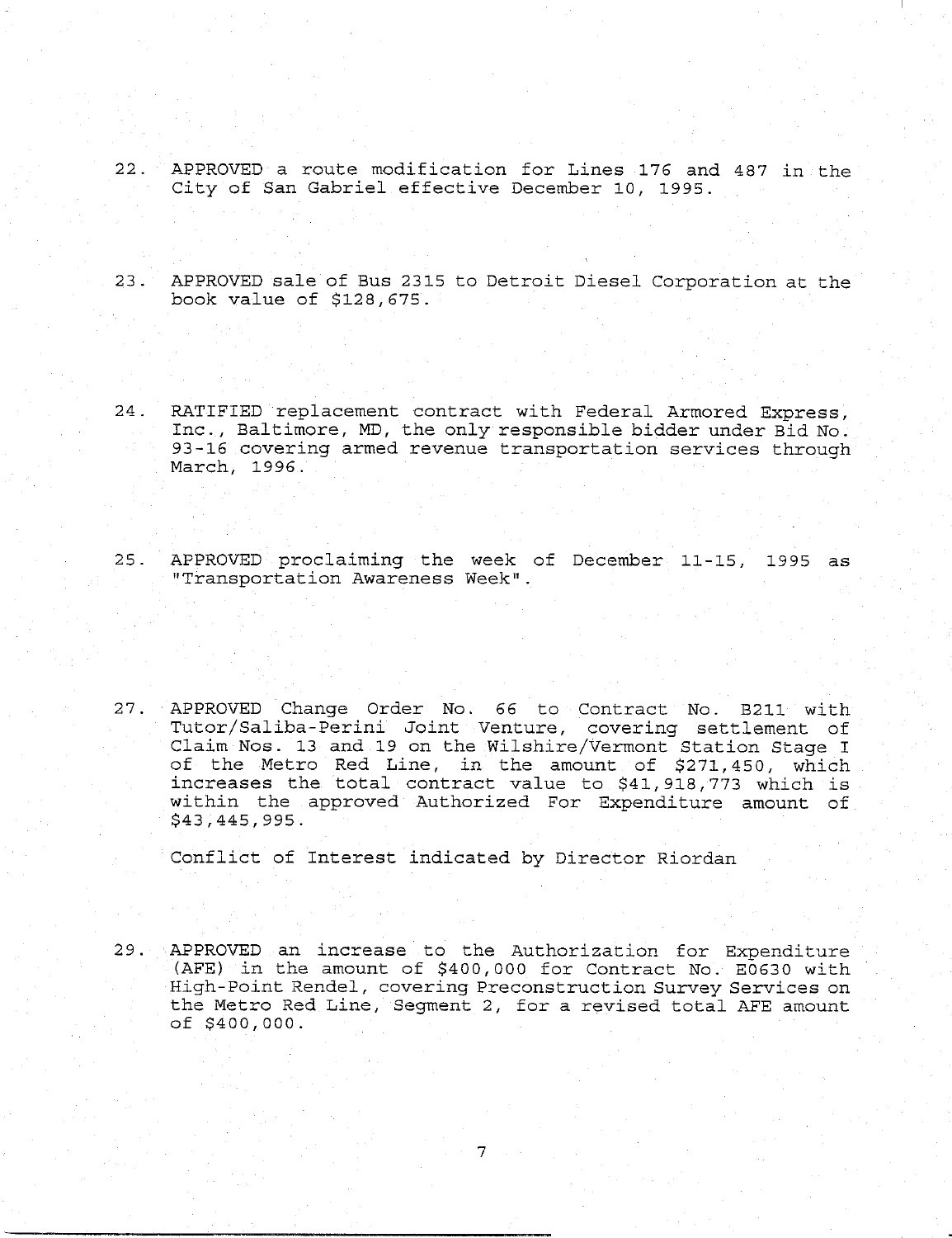- 32. APPROVED Change Order No. 8 to Contract No. B710 with Fujitec America, Inc., Torrance, covering required payments of economic price adjustments on the Metro Red Line, Segments 2 and 3, in the estimated amount of \$703,624, which increases the total contract value to  $$24,114,269$ .
- 38. APPROVED the following actions regarding the Metro Green Line:
	- a. reflected a cost reduction of \$15 million project savings reducing the approved budget from \$717.8 to \$702.8; and
	- b. established a new budget of \$712.3 million to:
		- $1$ . accommodate a baseline budget of \$702.8 million; and
		- $2.$ provide S9.5 million of project savings in state and local funds for proposed scope increases involving the construction of the maintenance-ofway facility and other associated Green Line facilities;
	- c. seek California Transportation Commission approval to use the Green Line project savings in state grant and local matching funds for the proposed scope increases; and
	- d. reprogrammed \$5 million of MTA local project savings to the Dei Norte Station.

### 40. APPROVED:

- a. Work Authorization Change Notice No. 65.03 to Contract C033! with Obayashi Corporation covering contingency plan for chemical grouting on the North Hollywood to Universal City tunnel of the Metro Red Line for the not-to-exceed amount of \$12,500,000, increasing the contract value to \$79,209,345; and
- b. An increase in the Authorization for Expenditure (AFE) in the amount of \$9,884,083, for a revised AFE amount of \$81,784,083.

This item required a vote of principals and was approved on a Roll Call vote noted below: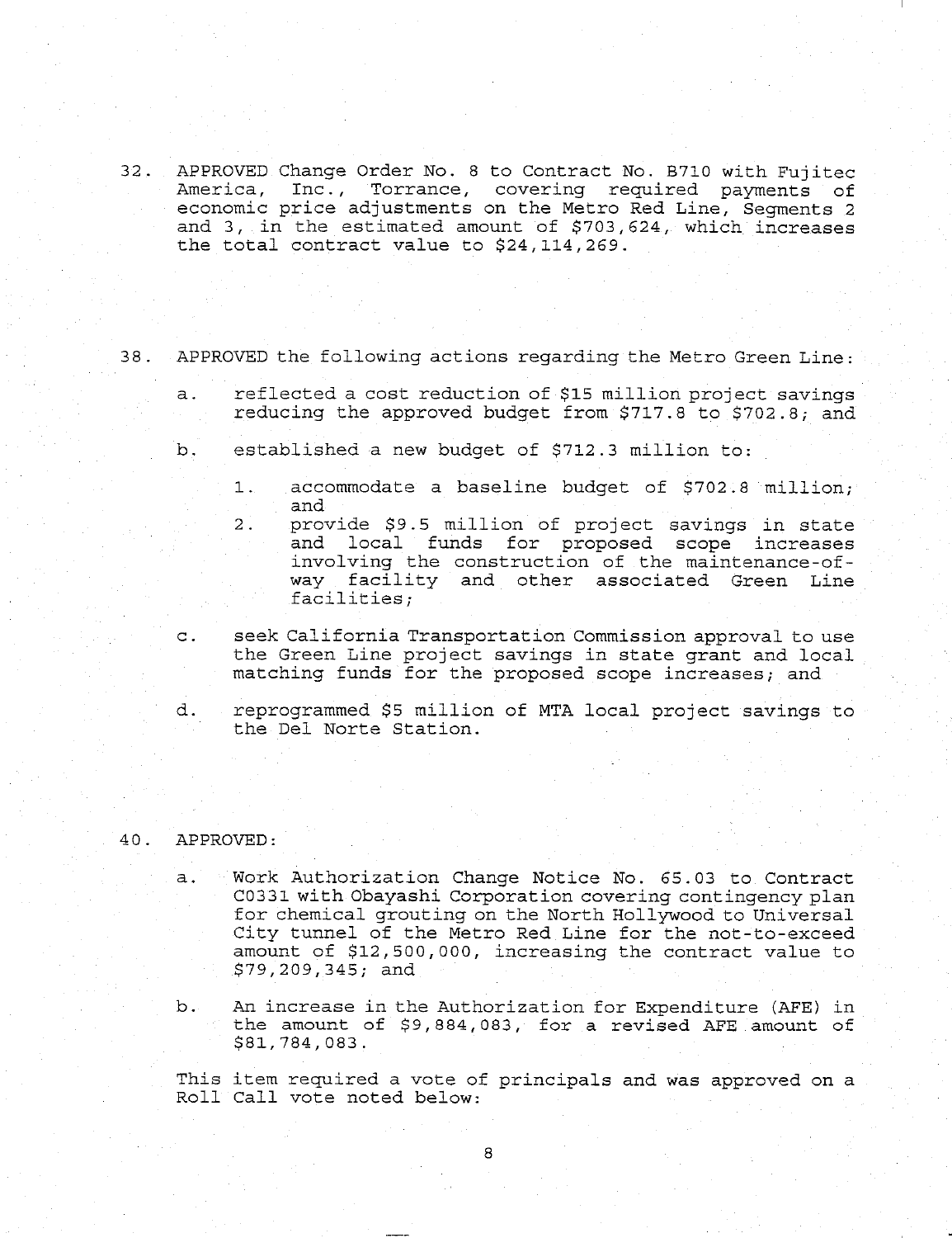Ayes: Noes: Abstain: Absent: Burke, Cragin, Fasana, Perez, Wilson, Yaroslavsky, Zarian Antonovich Alatorre Dana, Molina, Riordan, Schatz

(Director Alatorre indicated a Conflict of Interest)

i0. HELD a Public Hearing and ADOPTED a resolution of necessity for the acquisition of real property interest (fee interest) in that certain real property located at 3510 to 3540 Marmion Way, in the City of Los Angeles, County of Los Angeles, State of California, APN 5446-025-006 and 008; Owners: 14507 Associates, MTA Parcel No. PA-048.

APPROVED with ii Directors present

11. HELD a Public Hearing and ADOPTED a resolution of necessit for the acquisition of real property interest (fee interes in that certain real property and fixtures and equipme located at 300 Monterey Road, in the City of South Pasadena, County of Los Angeles, State of California, APN 5313-017-001; Owner: Miriam C. Spaulding, MTA Parcel No. PA-085.

Appearance of Mr. Spaulding against taking of property stating that the offer made was not adequate for relocation of his mother's business.

There were 9 Directors present with Director Antonovich "Abstaining"

- 12a. HELD a Public Hearing and considered public comment regarding the conformance status of the cities and County of Los Angeles with the Congestion Management Program (CMP);
- ADOPTED findings that 81 jurisdictions are in conformance with b. the adopted CMP and determine that 8 jurisdictions are not in conformance and initiate the 90-day corrective period; and
- approved the 1995 development debits, and standard and special  $C = \begin{bmatrix} 1 & 1 \\ 1 & 1 \end{bmatrix}$ credit claims.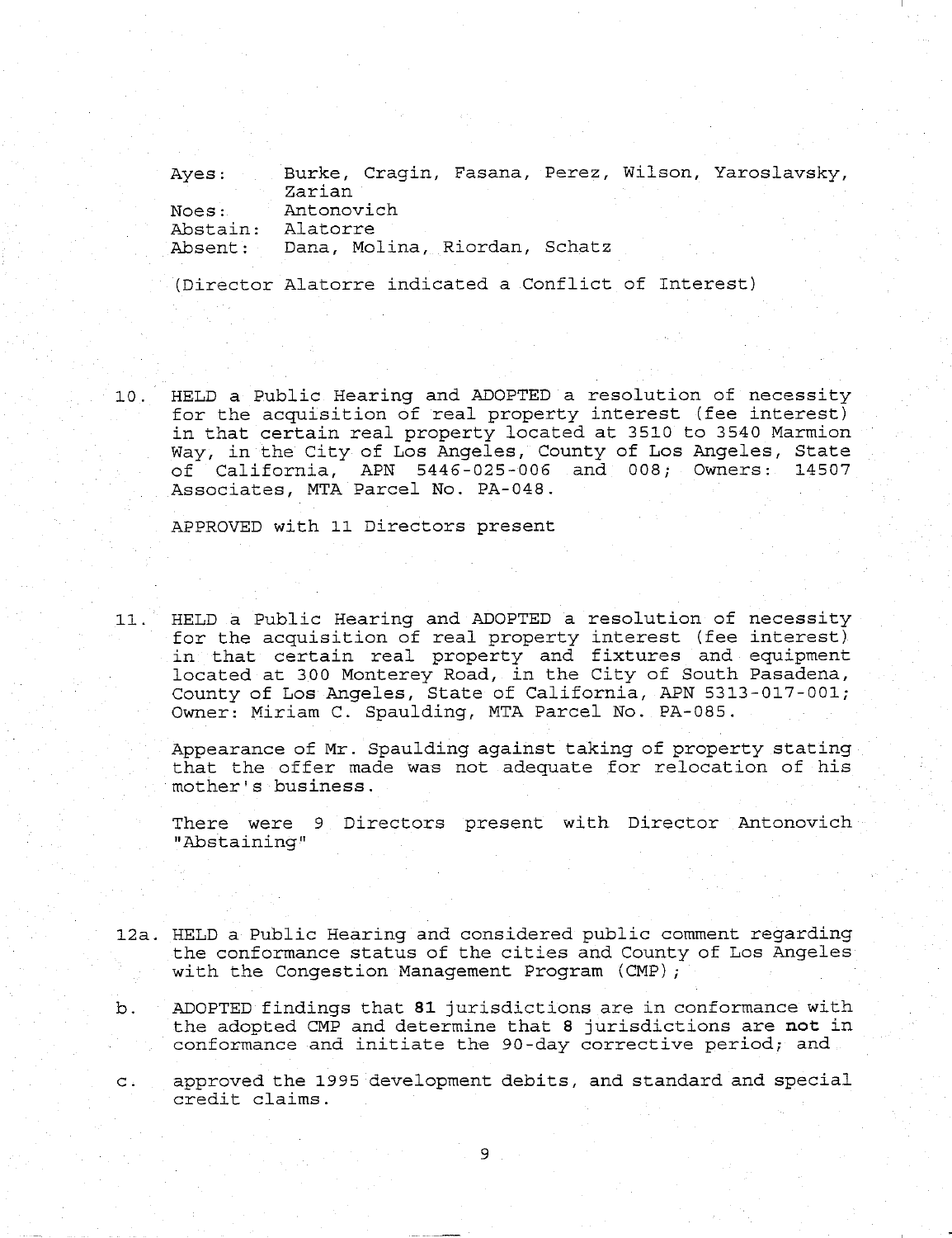Staff reported that the cities of Duarte and South Pasadena were added to the list of cities in conformance.

Appearance of H. Watts, Ms. Peacock and a representative of the San Gabriel Valley Council of Governments.

- 13a. HELD a Public Hearing and considered public comment regarding the proposed Negative Declaration of environmental impact and the proposed 1995 Congestion Management Program (CMP)
- b. ADOPTED the Negative Declaration of Environmental Impact; and
- c. ADOPTED the 1995 Congestion Management Program.

Director Fasana 'Abstained' on this item.

A letter from the City of Beverly Hills was submitted for the record.

H. Watts said he thought a full EIR was needed.

26. ADOPTED amended policy regarding non-participation of Board members, alternates, and their staff in the procurement process.

Appearance of H. Watts, D. Gabbard, Ms. Peacock.

 $42.$ APPROVED contract amendment with Coopers & Lybrand covering final year of the labor compliance contract at a cost not-toexceed \$i00,000 through December 31, 1995.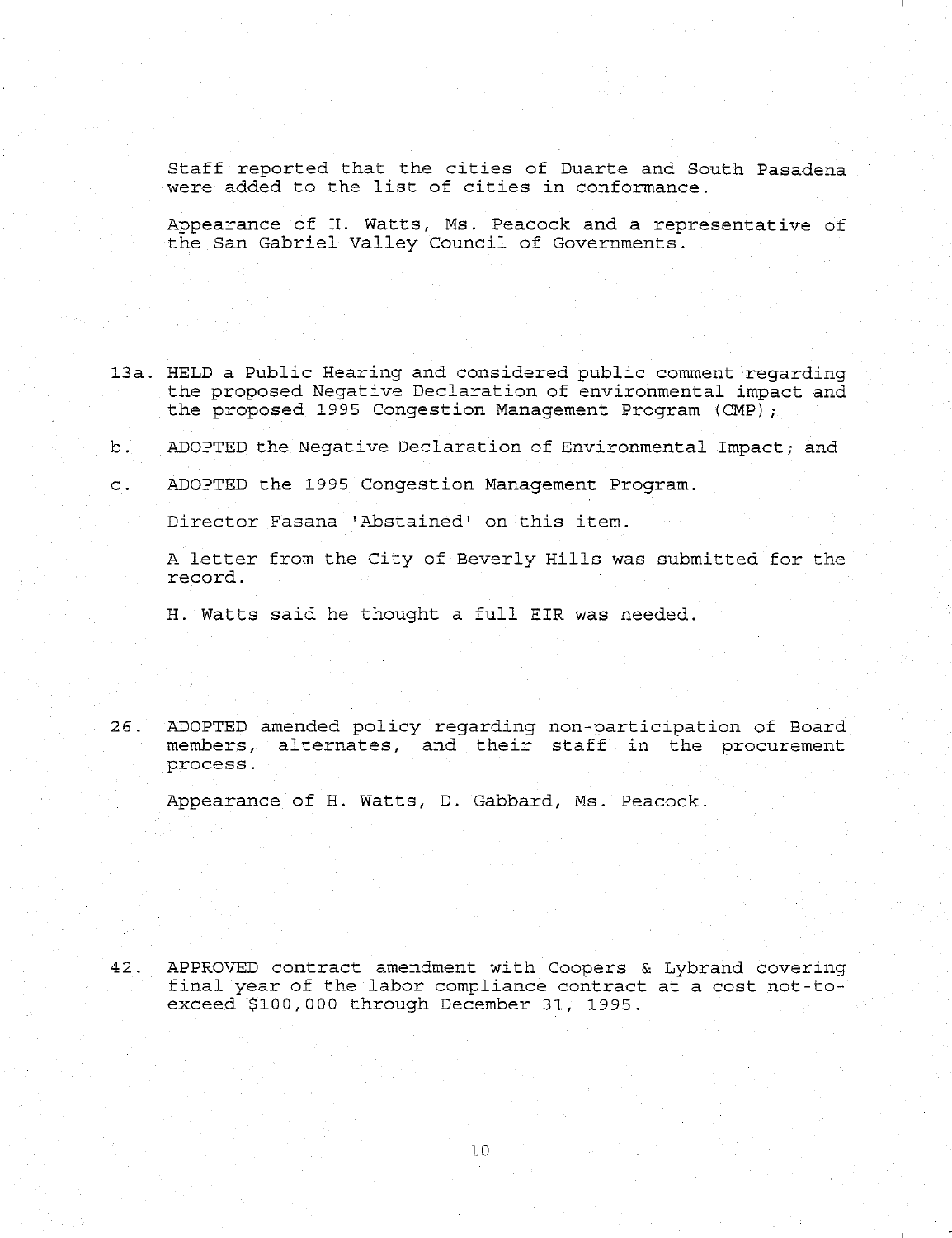28. APPROVED, as amended, by the MTA Construction Committee, in accordance with the authority delegated to it by the MTA Board, Work Authorization Change Notice Nos. 21.01 and 24.01 to Contract No. C0301 with Tutor/Saliba-Perini, Joint Venture, covering Work Package No. B251H, completion of a portion of the uncompleted Shea-Kiewit-Kenny work on the Hollywood/- Highland Station of the Metro Red Line in the not-to-exceed amount of \$2,000,000, for a total contract value of \$72,128,077, which is within the approved Authorized For Expenditure amount of  $$76,876,654$ . AMENDED to include in the contract a clause that the contractor shall not proceed without written notice signed by the CEO and shall incur no financial obligation without this signed document.

R. D'Amato spoke against any work being awarded to Tutor.

Director Perez made a motion to approve items 30, 34 and 43, as amended by the Construction Committee, which was approved with 9 Directors present.

30. APPROVED, as amended, an increase in the Authorization For Expenditure in the amount of \$300,000 under Contract EN027 with Envirc-Rail covering sub-surface gas explorations for a possible deep tunnel alignment east of Crenshaw Boulevard for the Metro Red Line Mid-City segment and explorations from Wilshire/Western to Wilshire/La Brea to determine if a Wilshire alignment would be a viable alternative to the proposed Pico/San Vicente alignment.

Director Patsaouras voted 'No'

 $11$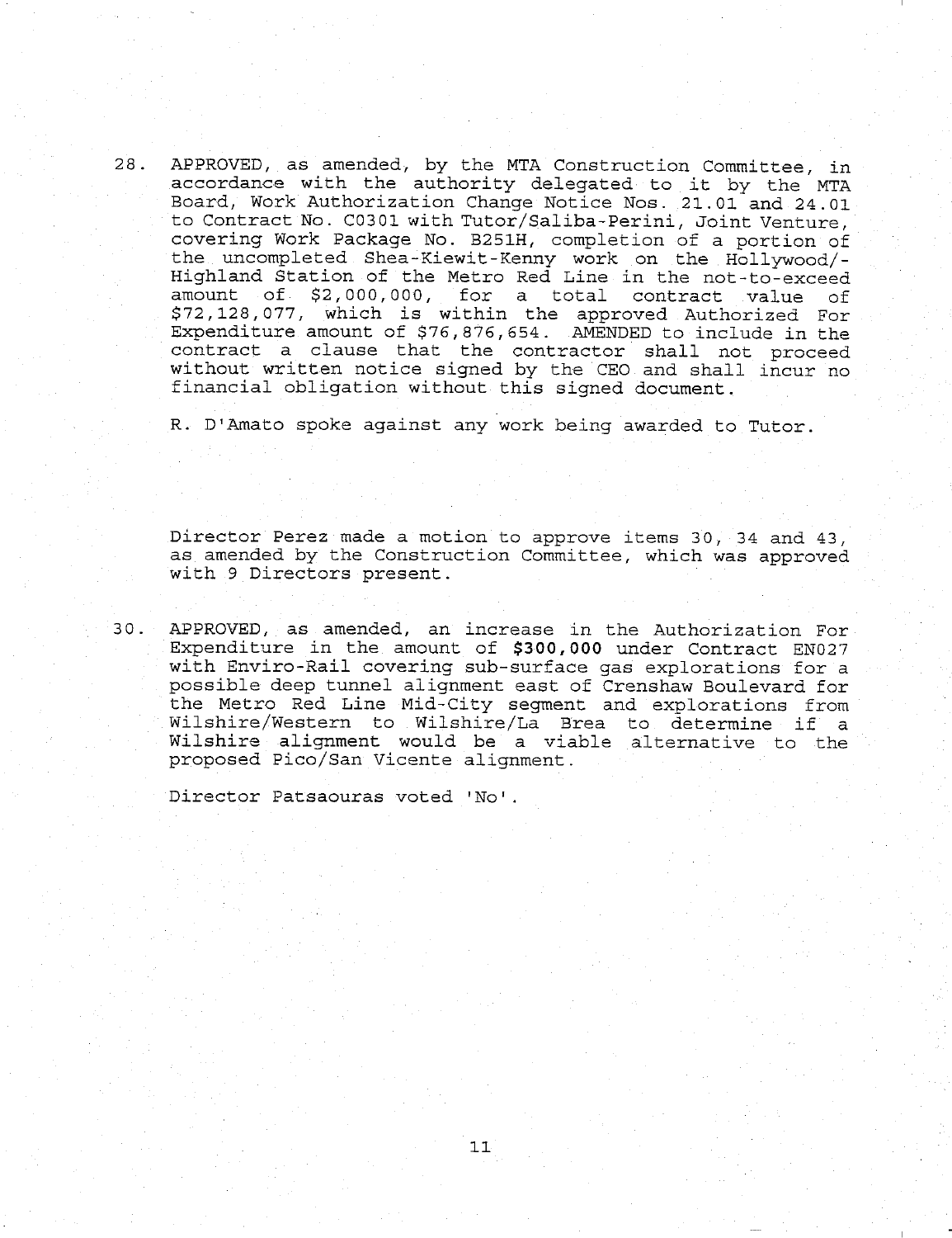- 34. APPROVED Amendment No. 20 to Contract No. 3369 with Parsons-Dillingham (PD) covering construction management services, and an increase co the Authorization for Expenditure (AFE) on the Metro Rail Projects detailed below:
	- a. amendment to the Metro Blue Line (Long Beach) in the amount of S18,402, which increases the total contract value co \$24,412, which is not within the approved AFE amount of \$6,010; and, approval of an increase to the AFE in the amount of \$18,402, for a revised total AFE amount of \$24,412;
	- b. amendment to the Pasadena Blue Line in the amount of \$221,075, increasing the total contract value to \$246,860, which is not within the approved AFE amount of \$25,785; and, approval of an increase to the AFE in the amount of \$313,111, for a revised total AFE amount of \$338,896;
	- c. amendment to the Commuter Rail in the amount of \$10,357, which increases the total contract value to \$220,323, which is not within the current approved AFE amount of \$209,966; and approval of an increase co the AFE in the amount of \$10,357, for a revised total AFE amount of \$220,323;
	- d. amendment to the Metro Red Line Vermont/Hollywood Corridor in the amount of \$2,375,296 which increases the total contract value to \$140,976,466 which is not within the current approved AFE amount of \$134,756,205, FURTHER AMENDED to remove CCR No. 208; and, approval of an increase to the AFE in the amount of  $$11,144,540$ , for a revised total AFE amount of \$145,900,745; and
	- amendment co the System Safety Enhancements Project in е. the amount of \$69,021, which increases the total contract value to \$2,001,262 which is not within the current approved AFE amount of SI,932,241; and, approval of an increase to the AFE in the amount of \$69,021, for a revised total AFE amount of \$2,001,262;

for a total contract amendment for these projects in the amount of \$2,694,819 and a total contract value for these projects of S143,424,991.

12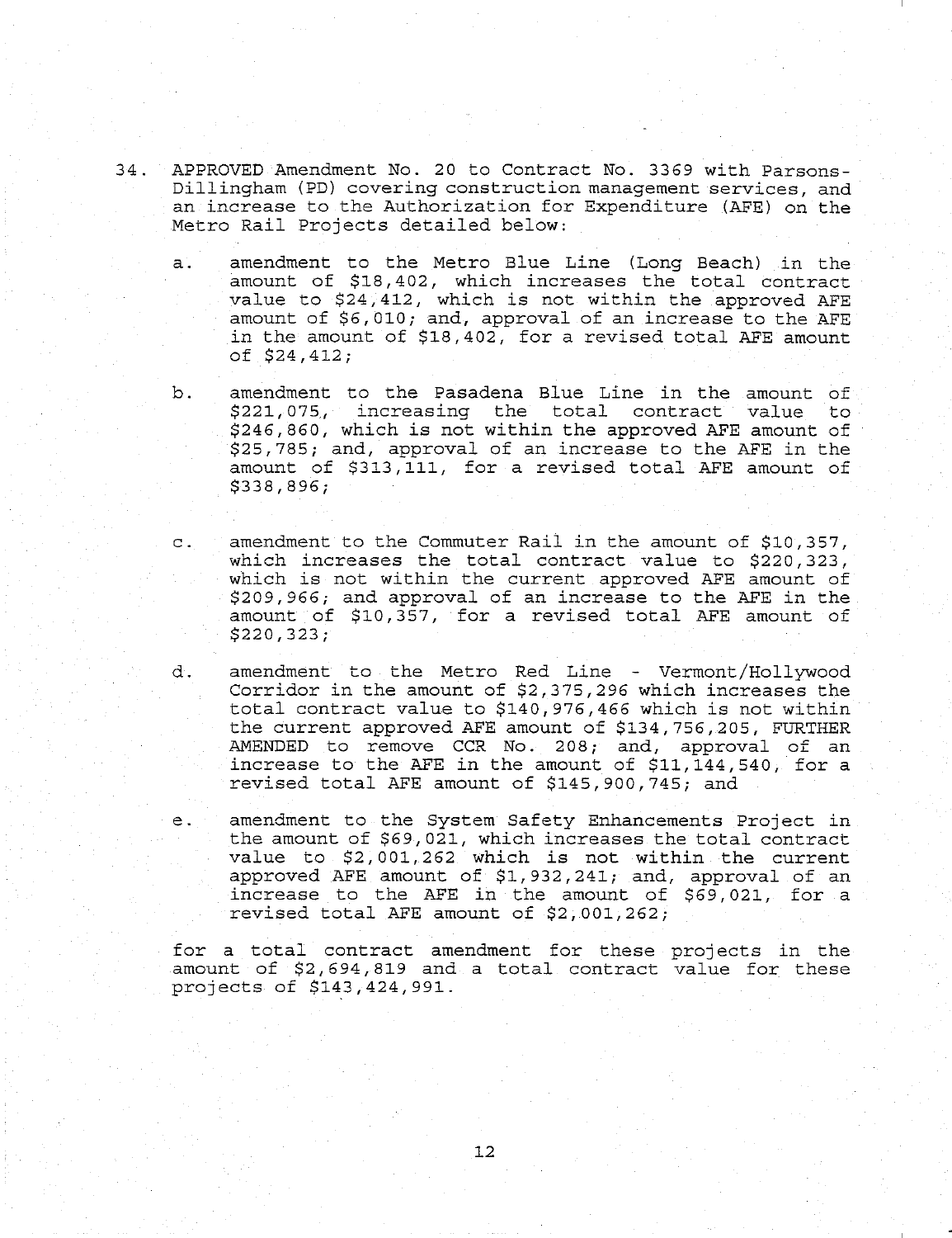# 43. APPROVED the following:

- directed the recently approved section design contracts  $\mathsf{a}$ : to be negotiated on a fixed price basis for the final design of the Metro Red Line Eastern Extension;
- b. requested that in 60 days the CEO of Construction develop, or solicit a consultant to develop, an RFQ for a general engineering consultant for the management of all final design, engineering and overslght services for the Eastern extension;

This RFQ should establish the level of staffing the qualifications necessary, and the general tasks required, during varlous milestones of the project, to fulfill the existing contract for the engineering management consultant on the Eastern extension in the event it is needed;

- that the EMC/MTA will proceed with design in  $1:$ accordance with the established schedule per prior Board action;
- 2. staff to return within 30 days with recommendations on ways for increasing competitively bid procurement opportunities on the Eastern extension project;
- requested the CEO of Construction prepare a report which  $\mathsf{C}$ . describes the steps necessary to establish an integrated project office utilizing MTA project staff, the General Engineering consultant and the Construction Manager to perform joint management and oversight of the Eastern extension; report to provide mitigation measures on any delays presented by this action; and
- d. requested the CEO identify and assign requisite permanent MTA staff for oversight, etc., within 30 days, if unable to do so, identify and assign temporary staff.

35. RECEIVED presentation from the City of Long Beach and Bike Station Inc. on the Long Beach Commuter Bike Station.